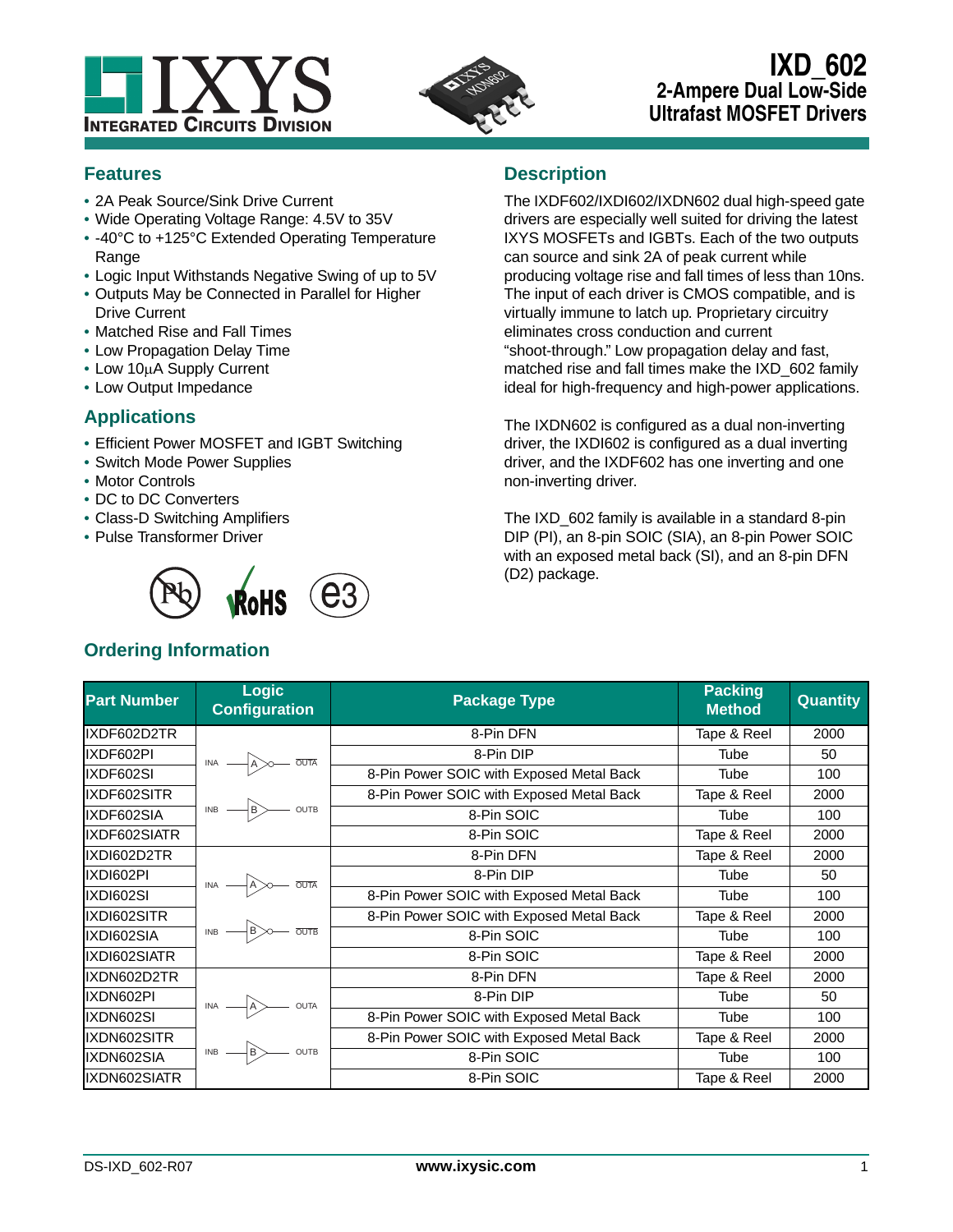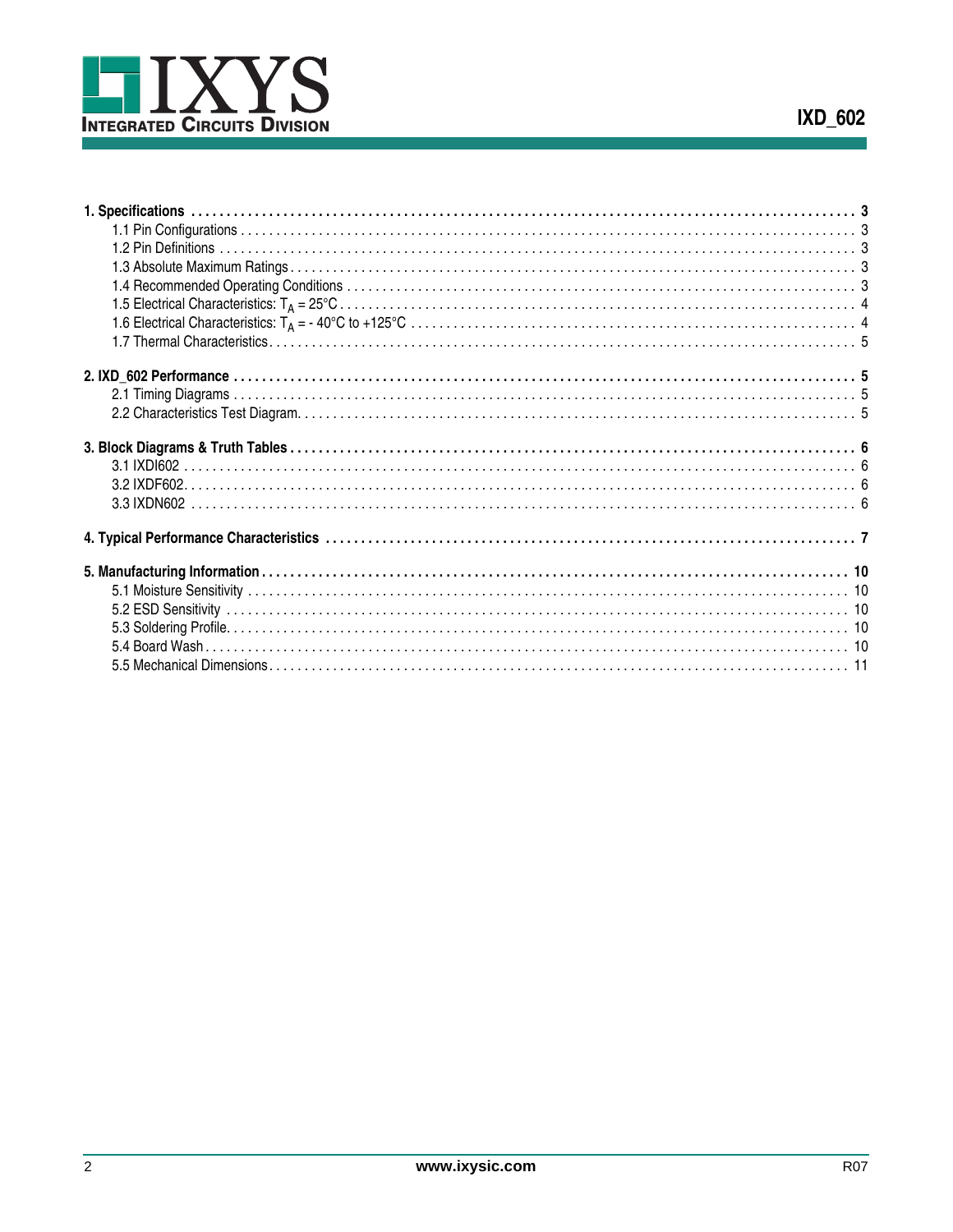# <span id="page-2-0"></span>**1 Specifications**

## <span id="page-2-1"></span>**1.1 Pin Configurations 1.2 Pin Definitions**









<span id="page-2-2"></span>

| <b>Pin Name</b>     | <b>Description</b>                                                                              |
|---------------------|-------------------------------------------------------------------------------------------------|
| INA                 | Channel A Logic Input                                                                           |
| INB                 | Channel B Logic Input                                                                           |
| OUTA<br><b>OUTA</b> | Channel A Output - Sources or sinks current to<br>turn-on or turn-off a discrete MOSFET or IGBT |
| <b>OUTB</b><br>outb | Channel B Output - Sources or sinks current to<br>turn on or turn off a discrete MOSFET or IGBT |
| V <sub>CC</sub>     | Supply Voltage - Provides power to the device                                                   |
| GND                 | Ground - Common ground reference for the<br>device                                              |

## <span id="page-2-3"></span>**1.3 Absolute Maximum Ratings**

| <b>Parameter</b>      | <b>Symbol</b>               | <b>Minimum</b>           | <b>Maximum</b> | <b>Units</b> |
|-----------------------|-----------------------------|--------------------------|----------------|--------------|
| Supply Voltage        | $V_{\rm CC}$                | $-0.3$                   | 40             |              |
| Input Voltage         | V <sub>IN</sub>             | $-5.0$                   | $V_{CC}$ +0.3  |              |
| <b>Output Current</b> | <b>IOUT</b>                 | $\overline{\phantom{a}}$ | ±2             | A            |
| Junction Temperature  |                             | -55                      | $+150$         | °C           |
| Storage Temperature   | $\mathsf{r}_{\texttt{STG}}$ | -65                      | $+150$         | °C           |

Unless otherwise specified, absolute maximum electrical ratings are at 25°C

*Absolute maximum ratings are stress ratings. Stresses in excess of these ratings can cause permanent damage to the device. Functional operation of the device at conditions beyond those indicated in the operational sections of this data sheet is not implied.* 

## <span id="page-2-4"></span>**1.4 Recommended Operating Conditions**

| <b>Parameter</b>                   | <b>Symbol</b>   | Range           | <b>Units</b> |
|------------------------------------|-----------------|-----------------|--------------|
| <b>Supply Voltage</b>              | v <sub>CC</sub> | 4.5 to 35       |              |
| <b>Operating Temperature Range</b> | 'A              | $-40$ to $+125$ | $\sim$       |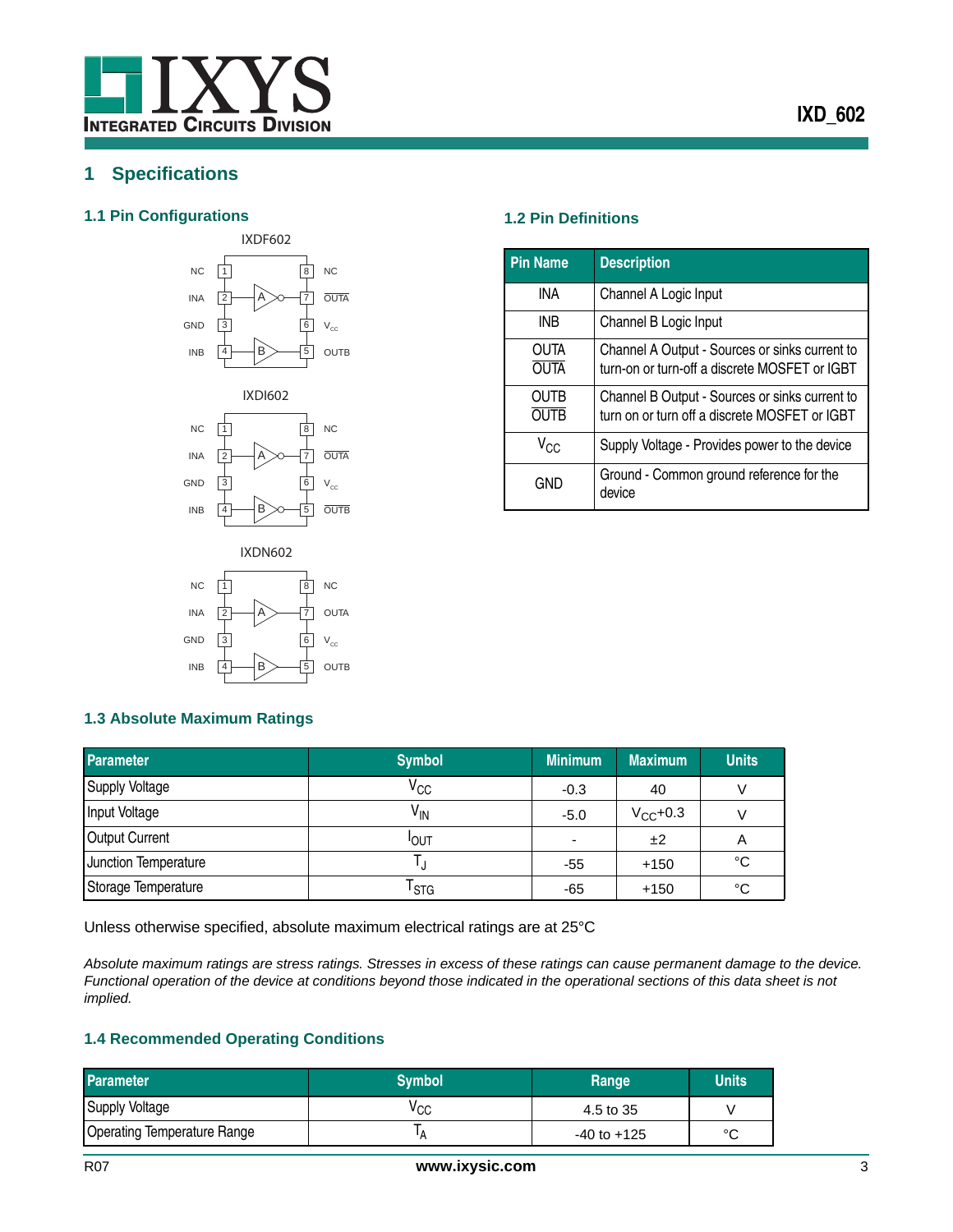

# <span id="page-3-0"></span>**1.5 Electrical Characteristics: T<sub>A</sub> = 25°C**

Test Conditions:  $4.5V \leq V_{CC} \leq 35V$ , one channel (unless otherwise noted).

| <b>Parameter</b>              | <b>Conditions</b>                        | <b>Symbol</b>         | <b>Minimum</b>  | <b>Typical</b> | <b>Maximum</b> | <b>Units</b> |
|-------------------------------|------------------------------------------|-----------------------|-----------------|----------------|----------------|--------------|
| Input Voltage, High           | $4.5V \leq V_{CC} \leq 18V$              | $V_{\text{IH}}$       | 3.0             |                |                | V            |
| Input Voltage, Low            | $4.5V \leq V_{CC} \leq 18V$              | $V_{IL}$              | ٠               |                | 0.8            |              |
| Input Current                 | $\overline{0}V \leq V_{IN} \leq V_{CC}$  | <b>I<sub>IN</sub></b> | ٠               |                | ±10            | μA           |
| Output Voltage, High          |                                          | $V_{OH}$              | $V_{CC}$ -0.025 |                |                | $\vee$       |
| Output Voltage, Low           |                                          | $V_{OL}$              |                 |                | 0.025          |              |
| Output Resistance, High State | $V_{CC}$ =18V, $I_{OUT}$ =-10mA          | $R_{OH}$              | ٠               | 2.5            | $\overline{4}$ | Ω            |
| Output Resistance, Low State  | $V_{CC}$ =18V, $I_{OUT}$ =10mA           | $R_{OL}$              | ٠               | 1.5            | 3              |              |
| Output Current, Continuous    | Limited by package power<br>dissipation  | $I_{DC}$              |                 |                | ±1             | A            |
| Rise Time                     | $V_{CC}$ =18V, C <sub>LOAD</sub> =1000pF | $t_{r}$               |                 | 7.5            | 15             |              |
| Fall Time                     | $V_{CC}$ =18V, $C_{LOAD}$ =1000pF        | $t_f$                 |                 | 6.5            | 15             |              |
| On-Time Propagation Delay     | $V_{CC}$ =18V, $C_{LOAD}$ =1000pF        | t <sub>ondly</sub>    |                 | 35             | 60             | ns           |
| Off-Time Propagation Delay    | $V_{CC}$ =18V, C <sub>LOAD</sub> =1000pF | t <sub>offdly</sub>   | ۰               | 38             | 60             |              |
|                               | $V_{CC}$ =18V, $V_{IN}$ =3.5V            |                       | ۰               | 1              | 3              | mA           |
| Power Supply Current          | $V_{CC}$ =18V, $V_{IN}$ =0V              | $_{\rm{ICC}}$         | ۰               | $<$ 1          | 10             |              |
|                               | $V_{CC}$ =18V, $V_{IN}$ = $V_{CC}$       |                       |                 | $<$ 1          | 10             | μA           |

## <span id="page-3-1"></span>**1.6 Electrical Characteristics: T<sub>A</sub> = - 40°C to +125°C**

Test Conditions:  $4.5V \leq V_{CC} \leq 35V$ , one channel (unless otherwise noted).

| <b>Parameter</b>                  | <b>Conditions</b>                        | <b>Symbol</b>       | <b>Minimum</b>  | <b>Maximum</b> | <b>Units</b> |
|-----------------------------------|------------------------------------------|---------------------|-----------------|----------------|--------------|
| Input Voltage, High               | $4.5V \leq V_{CC} \leq 18V$              | $V_{\text{IH}}$     | 3.3             |                | V            |
| Input Voltage, Low                | $4.5V \leq V_{CC} \leq 18V$              | $V_{IL}$            |                 | 0.65           |              |
| Input Current                     | $\overline{0V} \leq V_{IN} \leq V_{CC}$  | $I_{IN}$            | $-10$           | 10             | μA           |
| Output Voltage, High              |                                          | $V_{OH}$            | $V_{CC}$ -0.025 |                | $\vee$       |
| Output Voltage, Low               |                                          | $V_{OL}$            |                 | 0.025          |              |
| Output Resistance, High State     | $V_{CC}$ =18V, $I_{OUT}$ =-10mA          | R <sub>OH</sub>     |                 | 6              | Ω            |
| Output Resistance, Low State      | $V_{CC}$ =18V, $I_{OUT}$ =10mA           | $R_{OL}$            |                 | 5              |              |
| <b>Output Current, Continuous</b> | Limited by package power<br>dissipation  | $I_{DC}$            |                 | ±1             | A            |
| <b>Rise Time</b>                  | $V_{CC}$ =18V, $C_{LOAD}$ =1000pF        | $t_{r}$             |                 | 18             |              |
| Fall Time                         | $V_{CC}$ =18V, $C_{LOAD}$ =1000pF        | $t_{\rm f}$         |                 | 18             |              |
| On-Time Propagation Delay         | $V_{CC}$ =18V, C <sub>LOAD</sub> =1000pF | t <sub>ondly</sub>  |                 | 75             | ns           |
| Off-Time Propagation Delay        | $V_{CC}$ =18V, $C_{LOAD}$ =1000pF        | t <sub>offdly</sub> |                 | 75             |              |
|                                   | $V_{CC}$ =18V, $V_{IN}$ =3.5V            |                     |                 | 3.5            | mA           |
| Power Supply Current              | $V_{CC}$ =18V, $V_{IN}$ =0V              | $_{\rm{loc}}$       |                 | 150            |              |
|                                   | $V_{CC}$ =18V, $V_{IN}$ = $V_{CC}$       |                     |                 | 150            | μA           |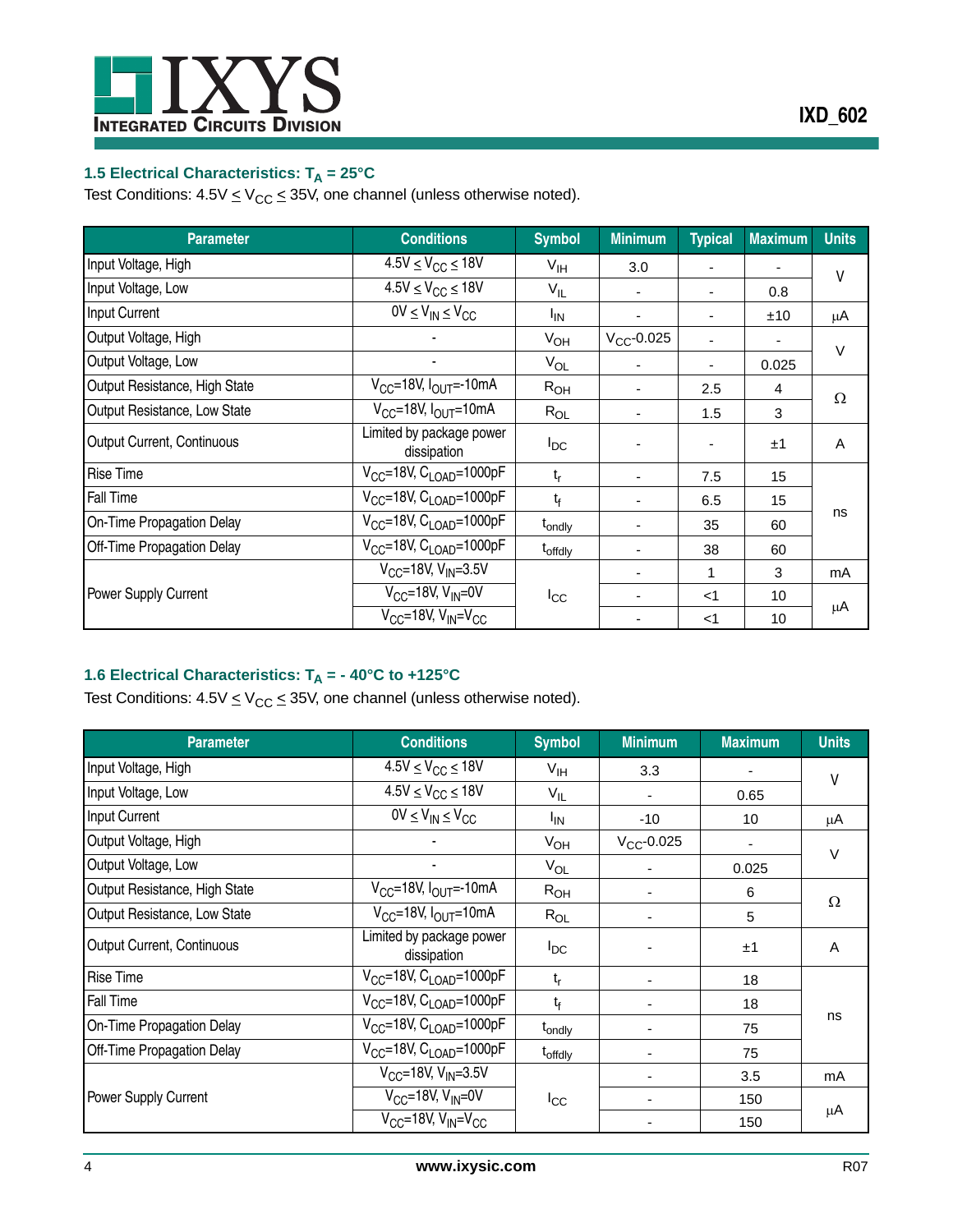

## <span id="page-4-0"></span>**1.7 Thermal Characteristics**

| Package                      | <b>Parameter</b>                        | <b>Symbol</b>        | Rating | <b>Units</b> |
|------------------------------|-----------------------------------------|----------------------|--------|--------------|
| IXDD602D2 (8-Pin DFN)        |                                         |                      | 35     | °C/W         |
| IXD 602PI (8-Pin DIP)        | Thermal Resistance, Junction-to-Ambient | $\theta_{JA}$        | 125    |              |
| IXD_602SI (8-Pin Power SOIC) |                                         |                      | 85     |              |
| IXD 602SIA (8-Pin SOIC)      |                                         |                      | 120    |              |
| IXD_602SI (8-Pin Power SOIC) | Thermal Resistance, Junction-to-Case    | $\theta_{\text{JC}}$ | 10     | °C/W         |

# <span id="page-4-1"></span>**2 IXD\_602 Performance**

# <span id="page-4-2"></span>**2.1 Timing Diagrams**



**Non-Inverting Driver Waveforms Inverting Driver Waveforms**

# <span id="page-4-3"></span>**2.2 Characteristics Test Diagram**



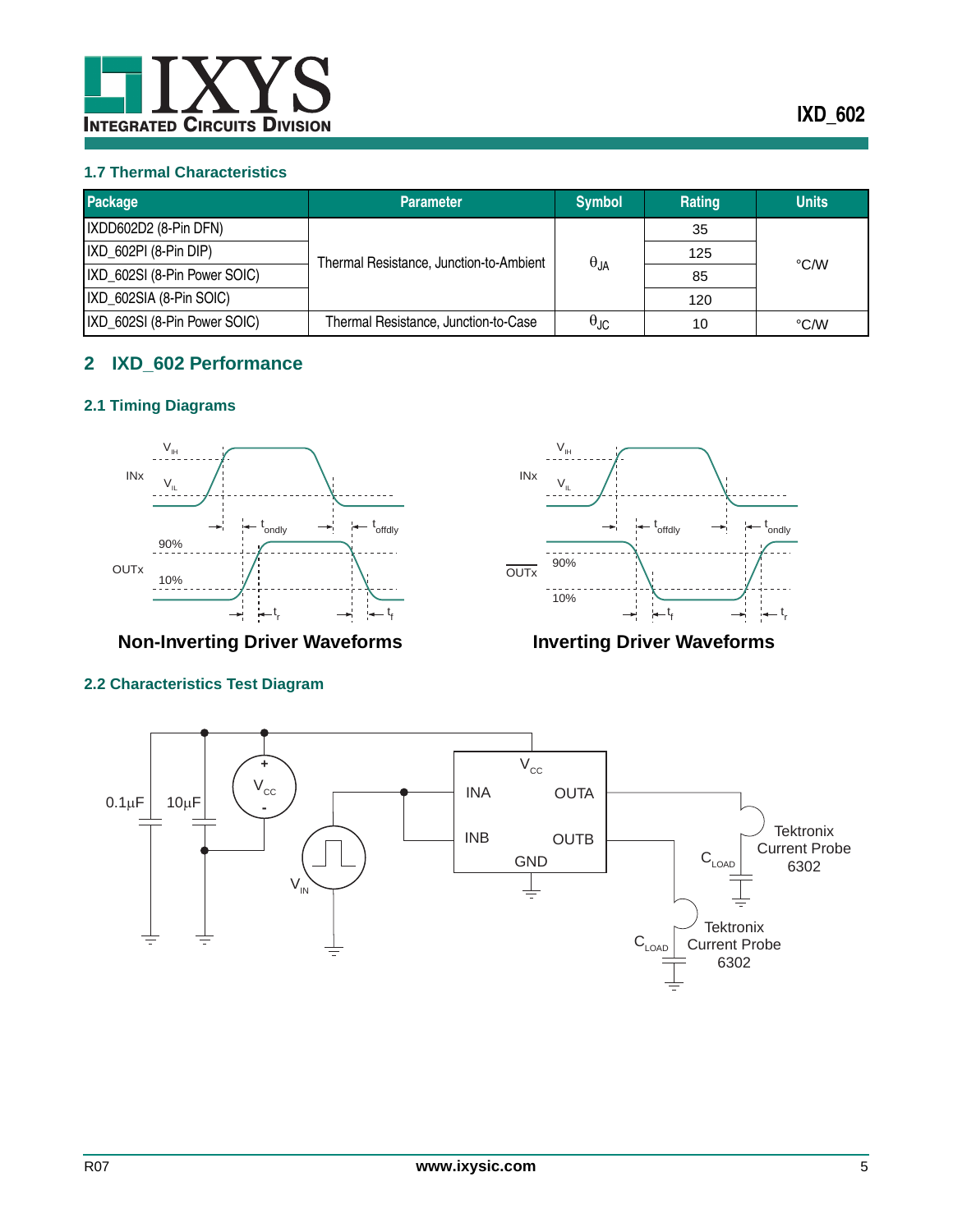

# <span id="page-5-0"></span>**3 Block Diagrams & Truth Tables**

# <span id="page-5-1"></span>**3.1 IXDI602**



 $IN_X$  **OUT**<sub>X</sub>  $0 \t 1$  $1$  0



<span id="page-5-3"></span>**3.3 IXDN602**

| $IN_X$ | OUT <sub>X</sub> |
|--------|------------------|
| n      | ∩                |
|        |                  |

## <span id="page-5-2"></span>**3.2 IXDF602**



| <b>INA</b> | <b>OUTA</b> |
|------------|-------------|
|            |             |
|            | 0           |
|            |             |
| <b>INB</b> | <b>OUTB</b> |
|            | ი           |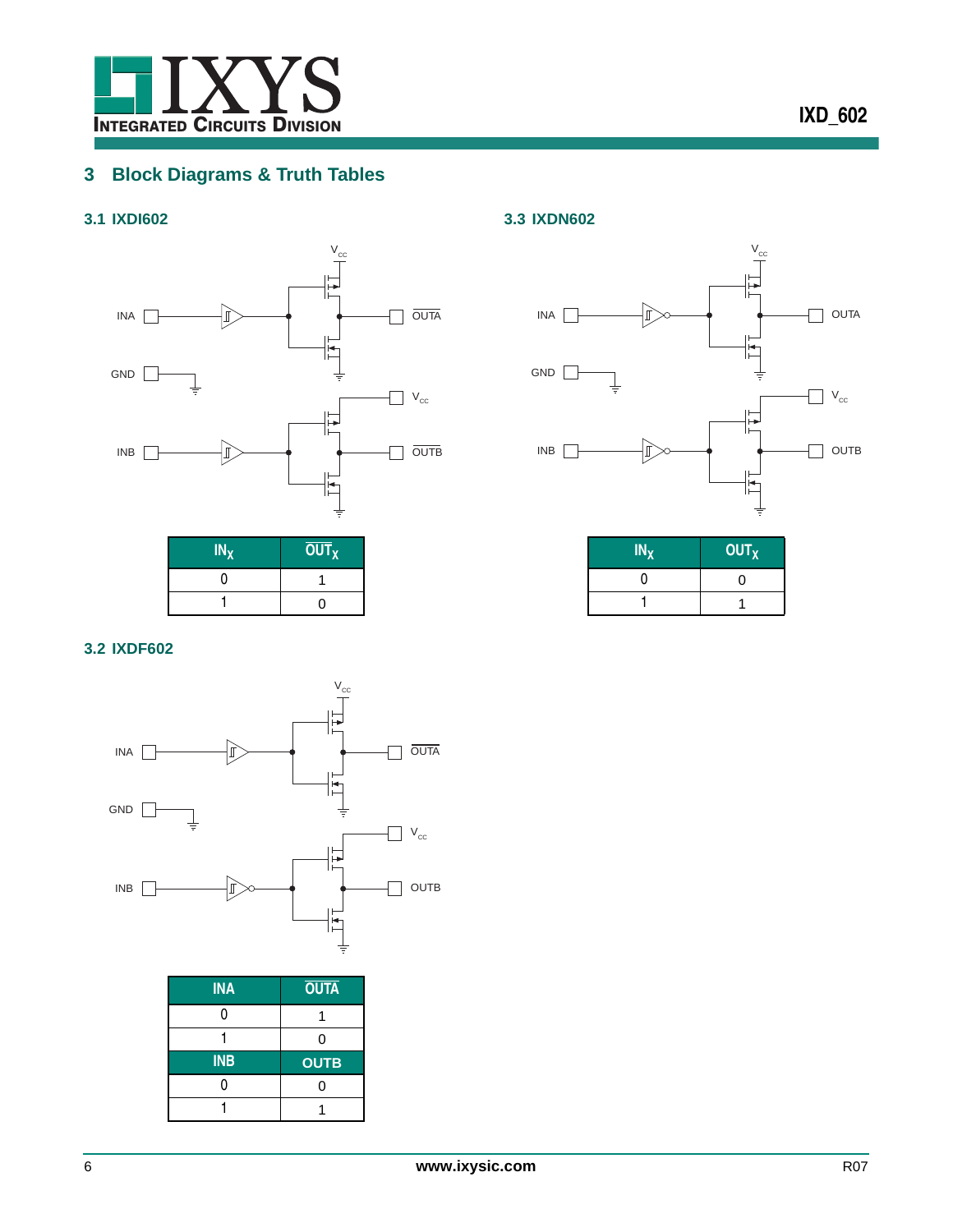# <span id="page-6-0"></span>**4 Typical Performance Characteristics**

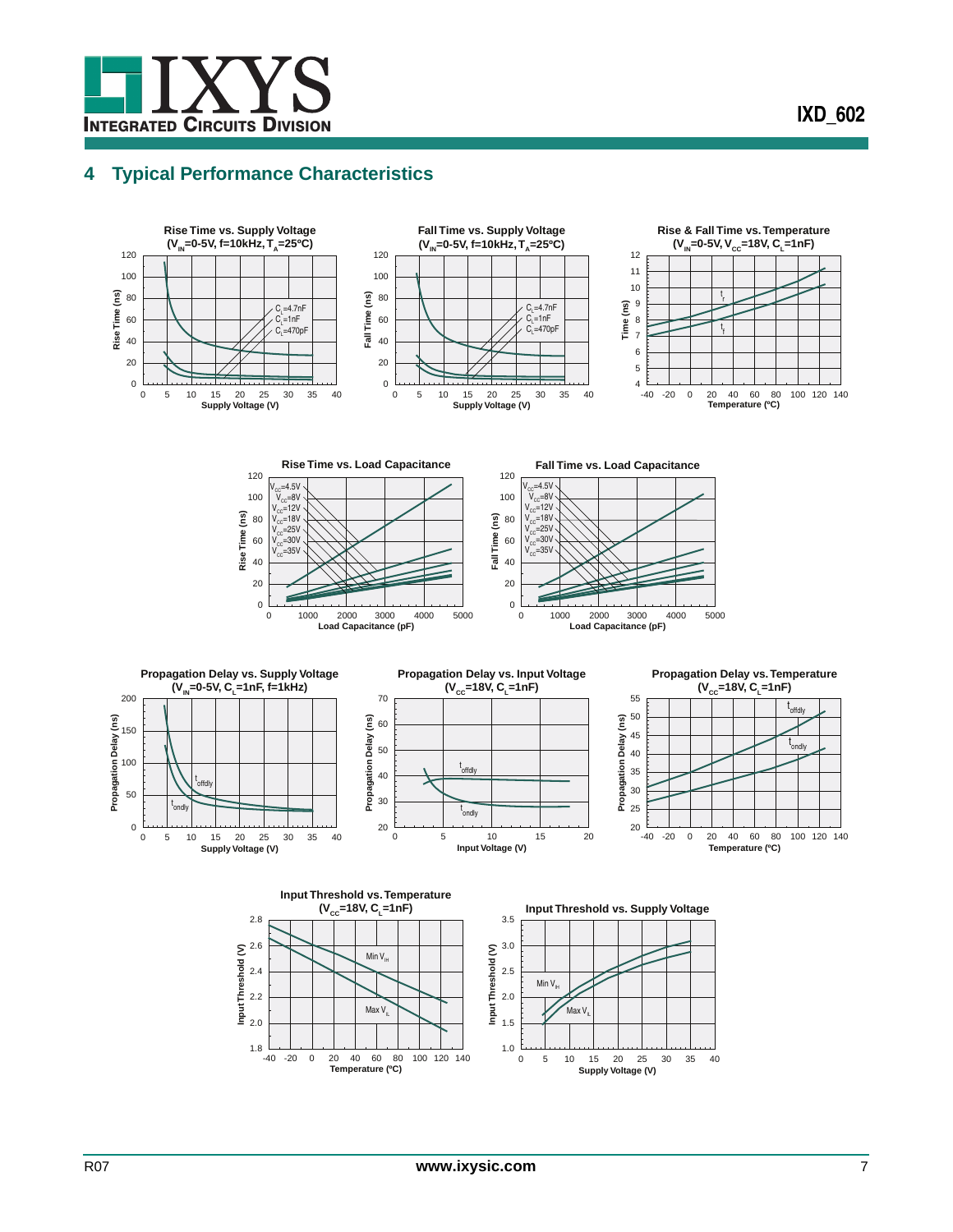

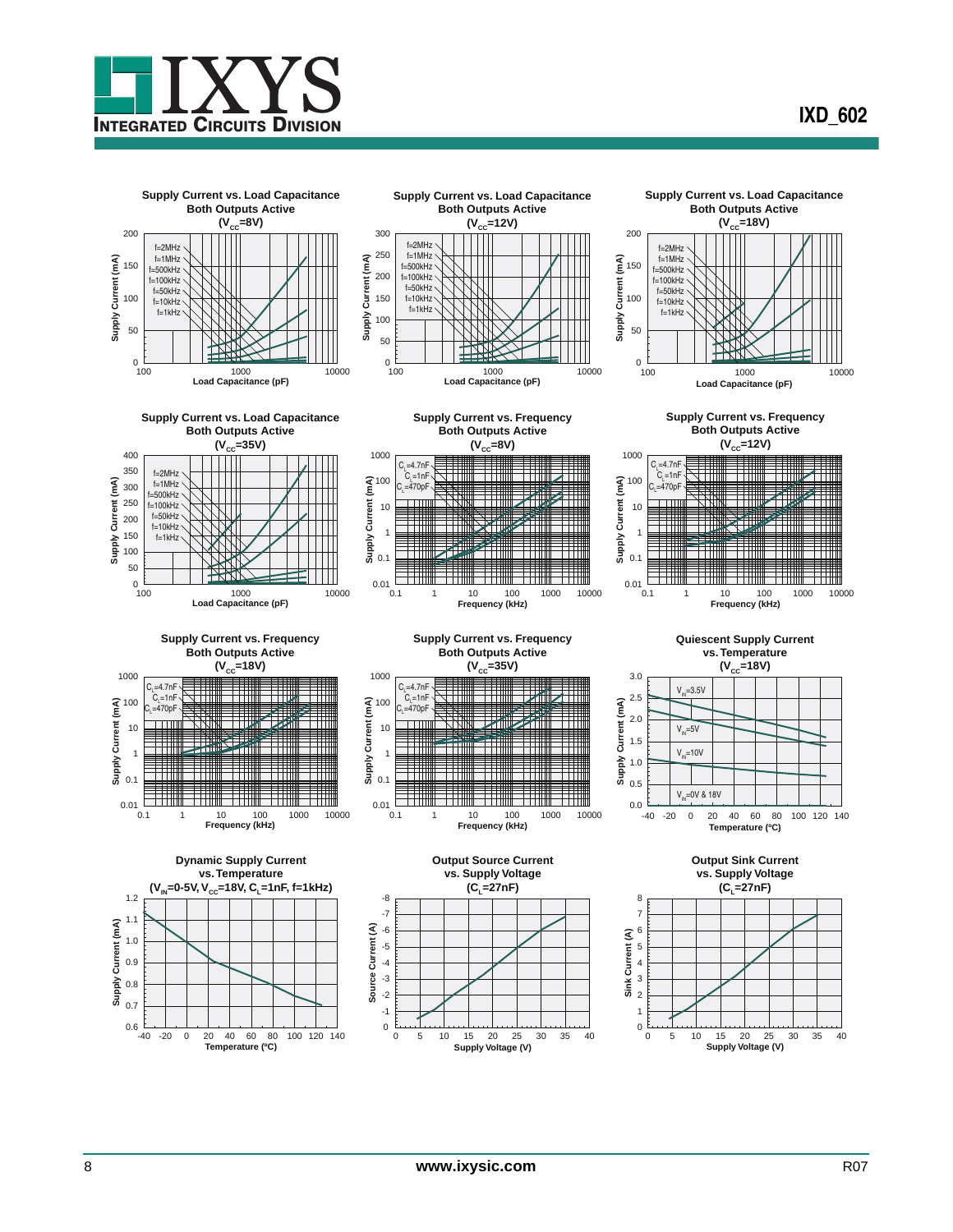

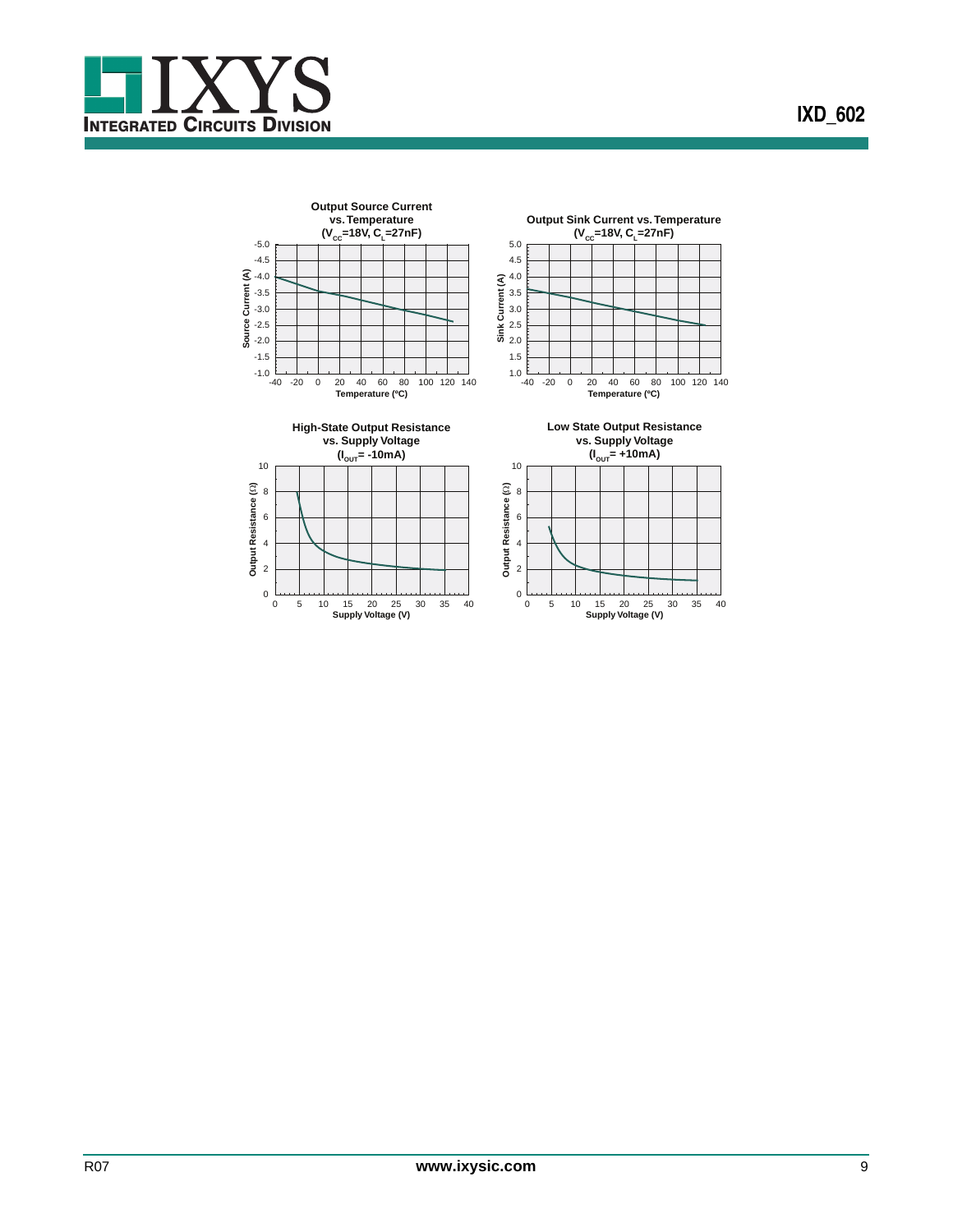

# <span id="page-9-0"></span>**5 Manufacturing Information**

## <span id="page-9-1"></span>**5.1 Moisture Sensitivity**



All plastic encapsulated semiconductor packages are susceptible to moisture ingression. IXYS Integrated Circuits Division classifies its plastic encapsulated devices for moisture sensitivity according to the latest version of the joint industry standard, **IPC/JEDEC J-STD-020**, in force at the time of product evaluation. We test all of our products to the maximum conditions set forth in the standard, and guarantee proper operation of our devices when handled according to the limitations and information in that standard as well as to any

limitations set forth in the information or standards referenced below.

Failure to adhere to the warnings or limitations as established by the listed specifications could result in reduced product performance, reduction of operable life, and/or reduction of overall reliability.

This product carries a **Moisture Sensitivity Level (MSL)** classification as shown below, and should be handled according to the requirements of the latest version of the joint industry standard **IPC/JEDEC J-STD-033**.

| <b>Device</b>        | Moisture Sensitivity Level (MSL) Classification |
|----------------------|-------------------------------------------------|
| IXD 602 All Versions | MSL                                             |

## <span id="page-9-2"></span>**5.2 ESD Sensitivity**



This product is **ESD Sensitive**, and should be handled according to the industry standard **JESD-625**.

## <span id="page-9-3"></span>**5.3 Soldering Profile**

Provided in the table below is the Classification Temperature  $(T<sub>C</sub>)$  of this product and the maximum dwell time the body temperature of this device may be  $(T<sub>C</sub> - 5)$ <sup>o</sup>C or greater. The classification temperature sets the Maximum Body Temperature allowed for this device during lead-free reflow processes. For through-hole devices, and any other processes, the guidelines of J-STD-020 must be observed.

| Device                             | <b>Classification Temperature (T<sub>c</sub>)</b> | Dwell Time $(t_n)$ | <b>Max Reflow Cycles</b> |
|------------------------------------|---------------------------------------------------|--------------------|--------------------------|
| IXD 602SI / IXD 602SIA / IXD 602D2 | $260^{\circ}$ C                                   | 30 seconds         |                          |
| IXD 602PI                          | 250°C                                             | 30 seconds         |                          |

## <span id="page-9-4"></span>**5.4 Board Wash**

IXYS Integrated Circuits Division recommends the use of no-clean flux formulations. Board washing to reduce or remove flux residue following the solder reflow process is acceptable provided proper precautions are taken to prevent damage to the device. These precautions include but are not limited to: using a low pressure wash and providing a follow up bake cycle sufficient to remove any moisture trapped within the device due to the washing process. Due to the variability of the wash parameters used to clean the board, determination of the bake temperature and duration necessary to remove the moisture trapped within the package is the responsibility of the user (assembler). Cleaning or drying methods that employ ultrasonic energy may damage the device and should not be used. Additionally, the device must not be exposed to flux or solvents that are Chlorine- or Fluorine-based.

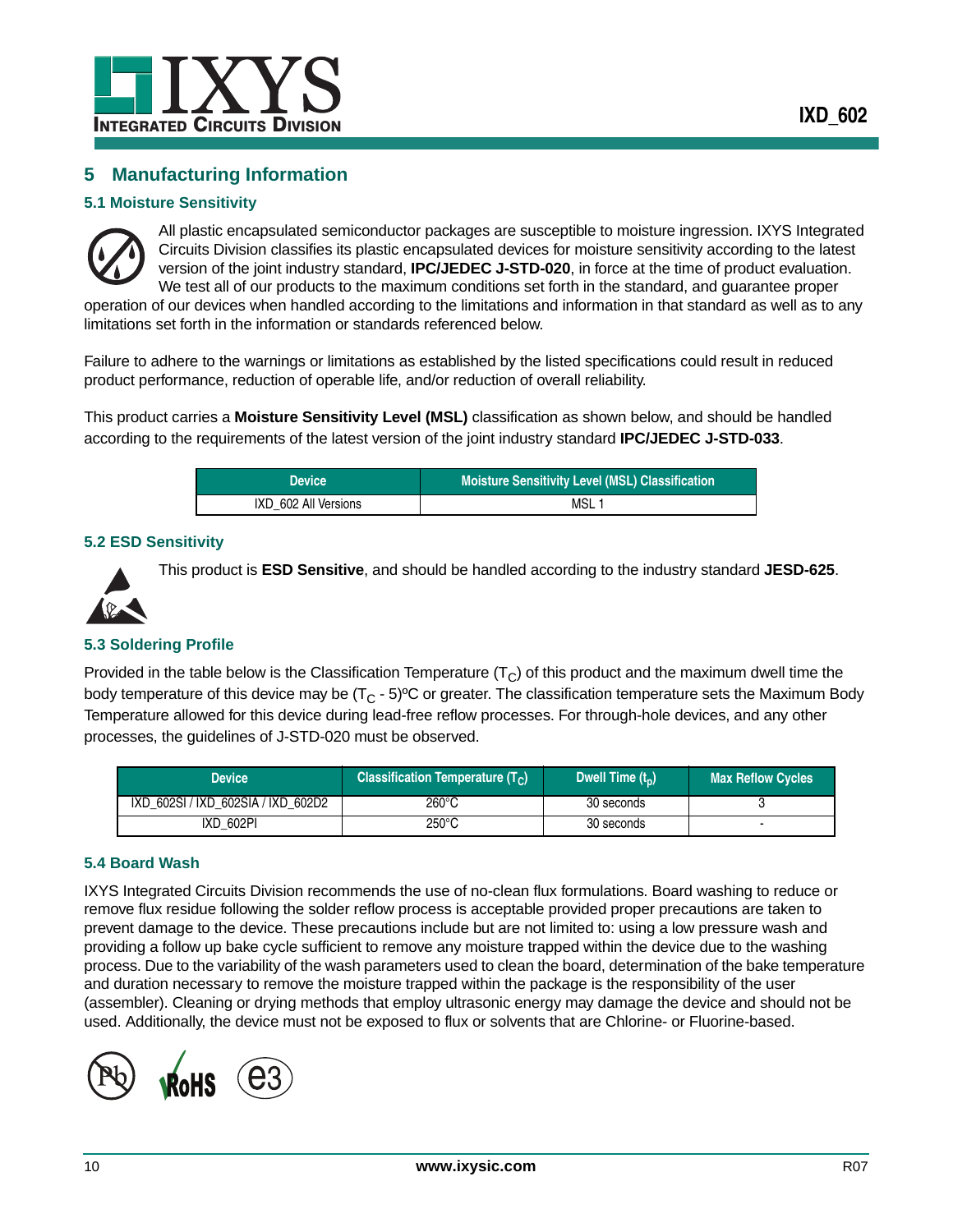

### <span id="page-10-0"></span>**5.5 Mechanical Dimensions**

5.5.1 SIA (8-Pin SOIC)



3. This package conforms to JEDEC Standard MS-012, variation AA, Rev. F.

4. Dimension does not include mold flash, protrusions, or gate burrs. Mold flash, protrusions, or gate burrs shall not exceed 0.15mm per end.

5. Dimension does not include interlead flash or protrusion. Interlead flash or protrusion shall not exceed 0.25mm per side.

6. Lead thickness includes plating.

### 5.5.2 SI (8-Pin Power SOIC with Exposed Metal Back)



4. Dimension does not include mold flash, protrusions, or gate burrs. Mold flash, protrusions, or gate burrs shall not exceed 0.15mm per end.

5. Dimension does not include interlead flash or protrusion. Interlead flash or protrusion shall not exceed 0.25mm per side.

6. The exposed metal pad on the back of the package should be connected to GND. It is not suitable for carrying current.

7. Lead thickness includes plating.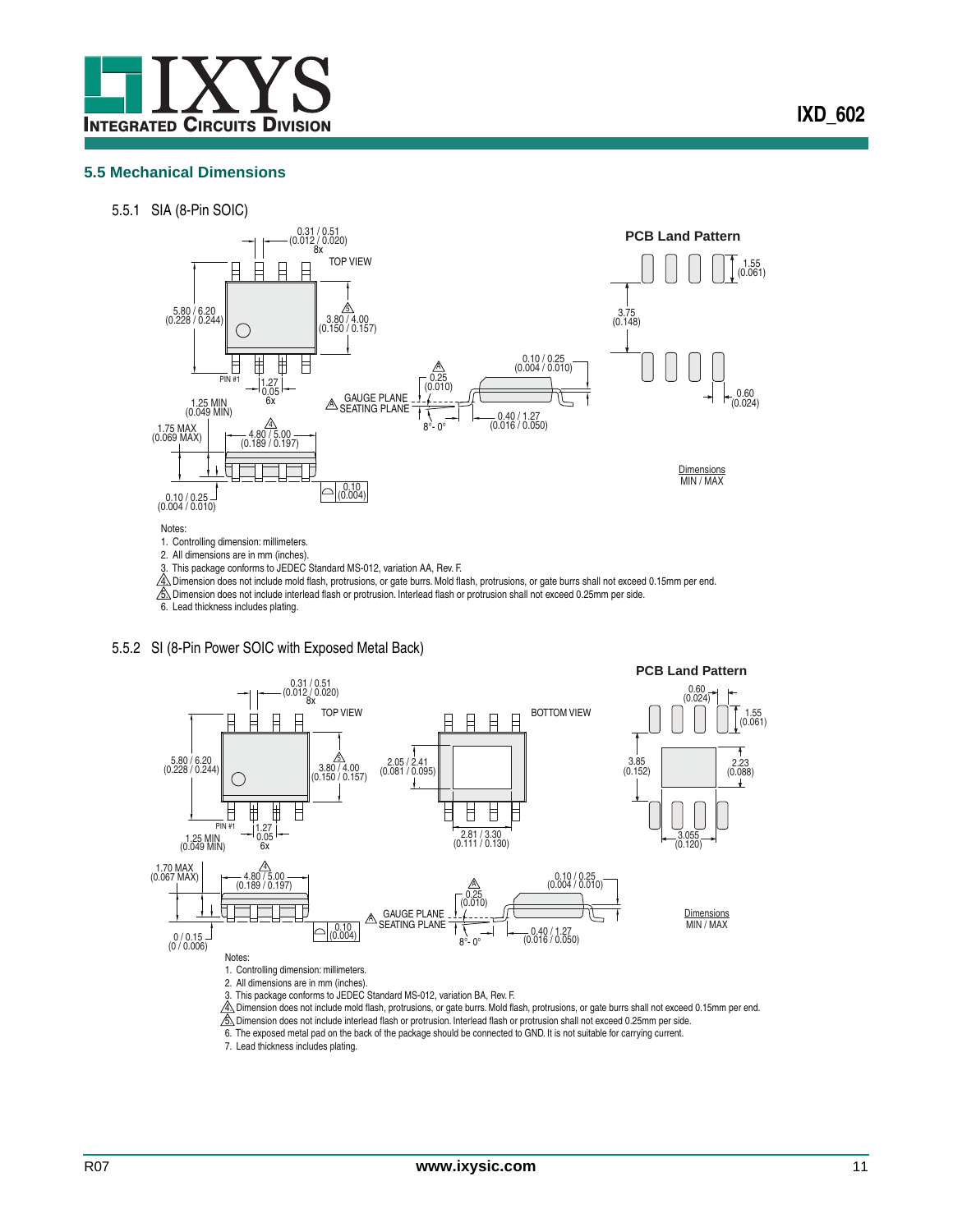

## 5.5.3 Tape & Reel Information for SI and SIA Packages



5.5.4 PI (8-Pin DIP)